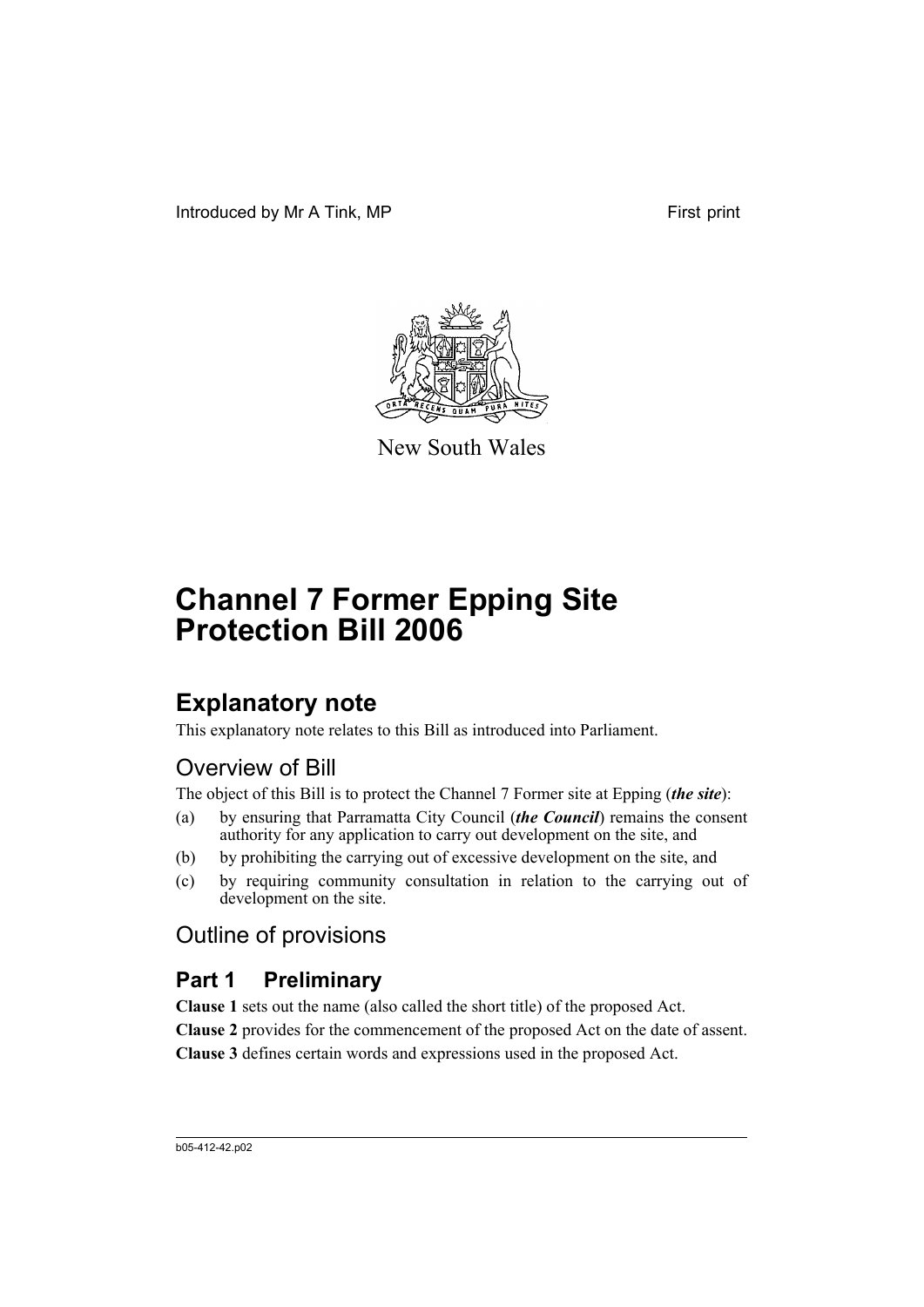Channel 7 Former Epping Site Protection Bill 2006

Explanatory note

## **Part 2 Parramatta City Council is consent authority**

**Clause 4** provides that the Council is the consent authority in relation to the carrying out of any development on the site.

**Clause 5** prevents the making or operation of any declaration under the *Environmental Planning and Assessment Act 1979* that the carrying out of development on the site is a project to which Part 3A of that Act applies or that has the effect of making development on the site a project or part of a project to which Part 3A of that Act applies. Any such declaration that has been made or is made has no effect to the extent to which it applies to the site.

## **Part 3 Development of site requires consent**

**Clause 6** provides that development (other than exempt development) on the site cannot be carried out except with development consent under Part 4 of the *Environmental Planning and Assessment Act 1979*.

**Clause 7** provides that the Council must not consent to the carrying out of development on the site unless it has taken into consideration the concept plan prepared under proposed Part 4.

## **Part 4 Concept plan for site**

**Clause 8** requires the Council to prepare and implement a concept plan for the site.

**Clause 9** requires the Council to consult with the Community Consultative Forum in preparing a concept plan.

## **Part 5 Community consultation**

**Clause 10** provides that the Council must not consent to the carrying out of development on the site unless it is satisfied that the local community has been properly informed of the proposed development. In particular, the Council must not consent to an application for development consent unless the development application has been publicly notified in accordance with the *Environmental Planning and Assessment Act 1979* as if it were advertised development and the Council has taken into account any objections received as part of that notification procedure.

**Clause 11** makes it the duty of the Council to establish an effective procedure for community consultation concerning the management of land at the site reserved as public open space and the development of the concept plan for the site.

**Clause 12** provides for the establishment of a Community Consultative Forum.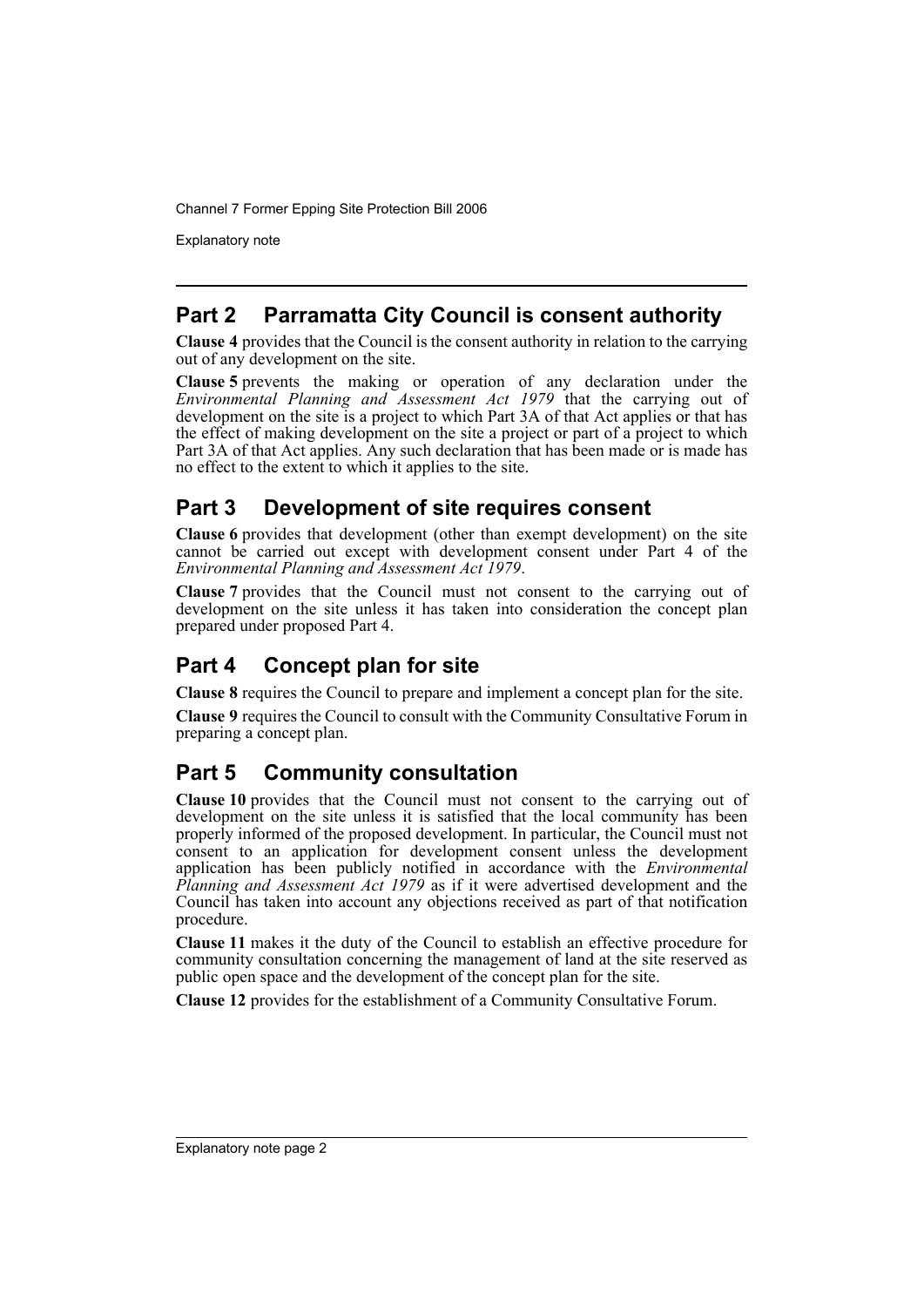Channel 7 Former Epping Site Protection Bill 2006

Explanatory note

### **Part 6 Miscellaneous**

**Clause 13** provides that the proposed Act applies despite any provision of any other Act, or of any regulation or environmental planning instrument, and that nothing in the proposed Act prevents the making of an environmental planning instrument that imposes additional restrictions on development on the site or on the Council's ability to consent to such development.

**Clause 14** provides for the making of regulations under the proposed Act.

**Clause 15** repeals Part 4 (Channel 7 site) of Schedule 3 to *State Environmental Planning Policy (Major Projects) 2005* as a consequence of the operation of proposed section  $\frac{1}{5}$  (3).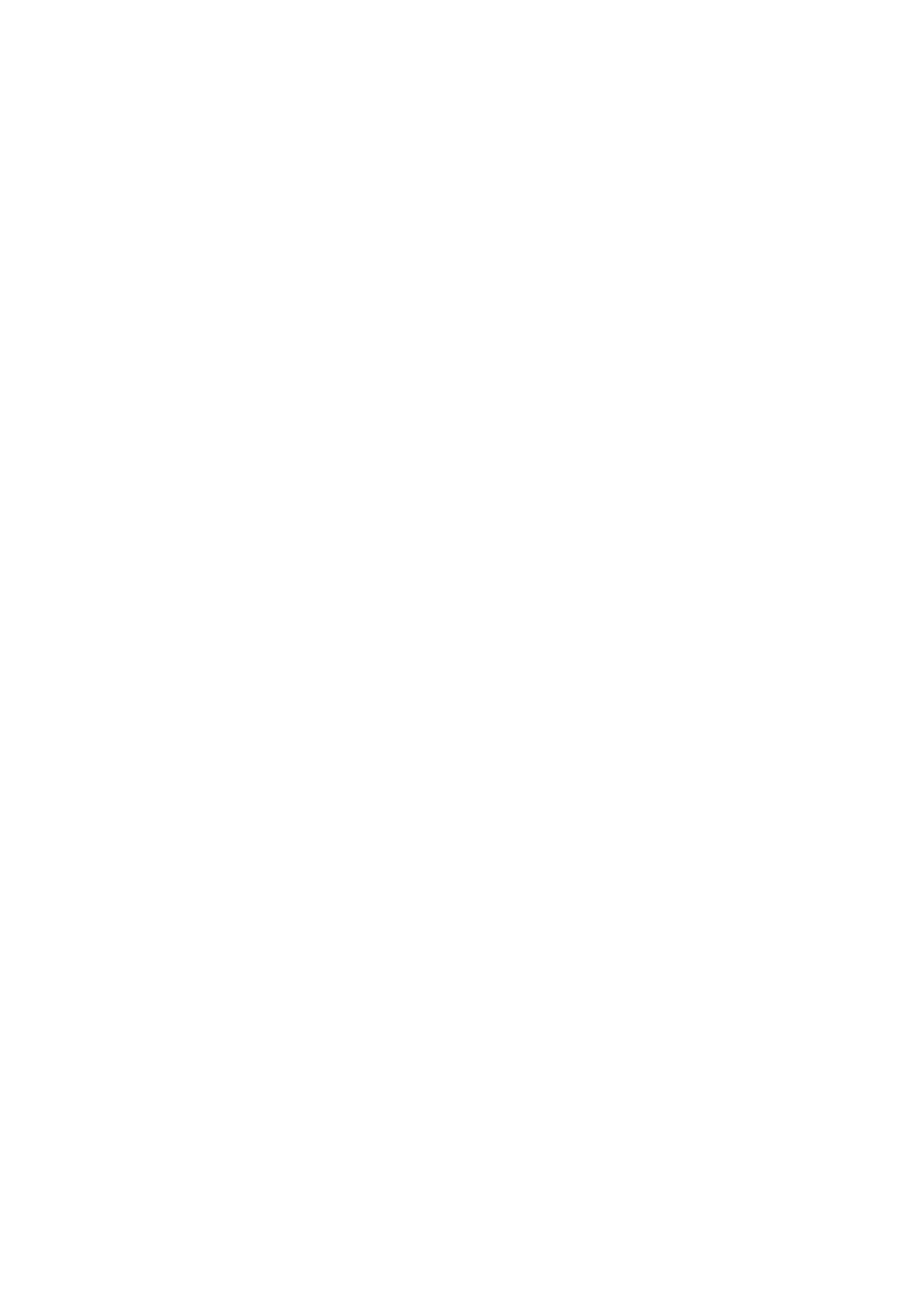Introduced by Mr A Tink, MP First print



New South Wales

# **Channel 7 Former Epping Site Protection Bill 2006**

## **Contents**

|        |                                                                          | Page |
|--------|--------------------------------------------------------------------------|------|
| Part 1 | <b>Preliminary</b>                                                       |      |
|        | Name of Act<br>1                                                         | 2    |
|        | 2<br>Commencement                                                        | 2    |
|        | 3<br>Definitions                                                         | 2    |
| Part 2 | <b>Parramatta City Council is consent authority</b>                      |      |
|        | Parramatta City Council is consent authority in<br>4<br>relation to site | 3    |
|        | 5.<br>Part 3A of EP&A Act does not apply to change<br>consent authority  | 3    |
| Part 3 | Development of site requires consent                                     |      |
|        | All development of site requires consent<br>6                            | 4    |
|        | 7<br>Concept plan must be considered                                     | 4    |
|        |                                                                          |      |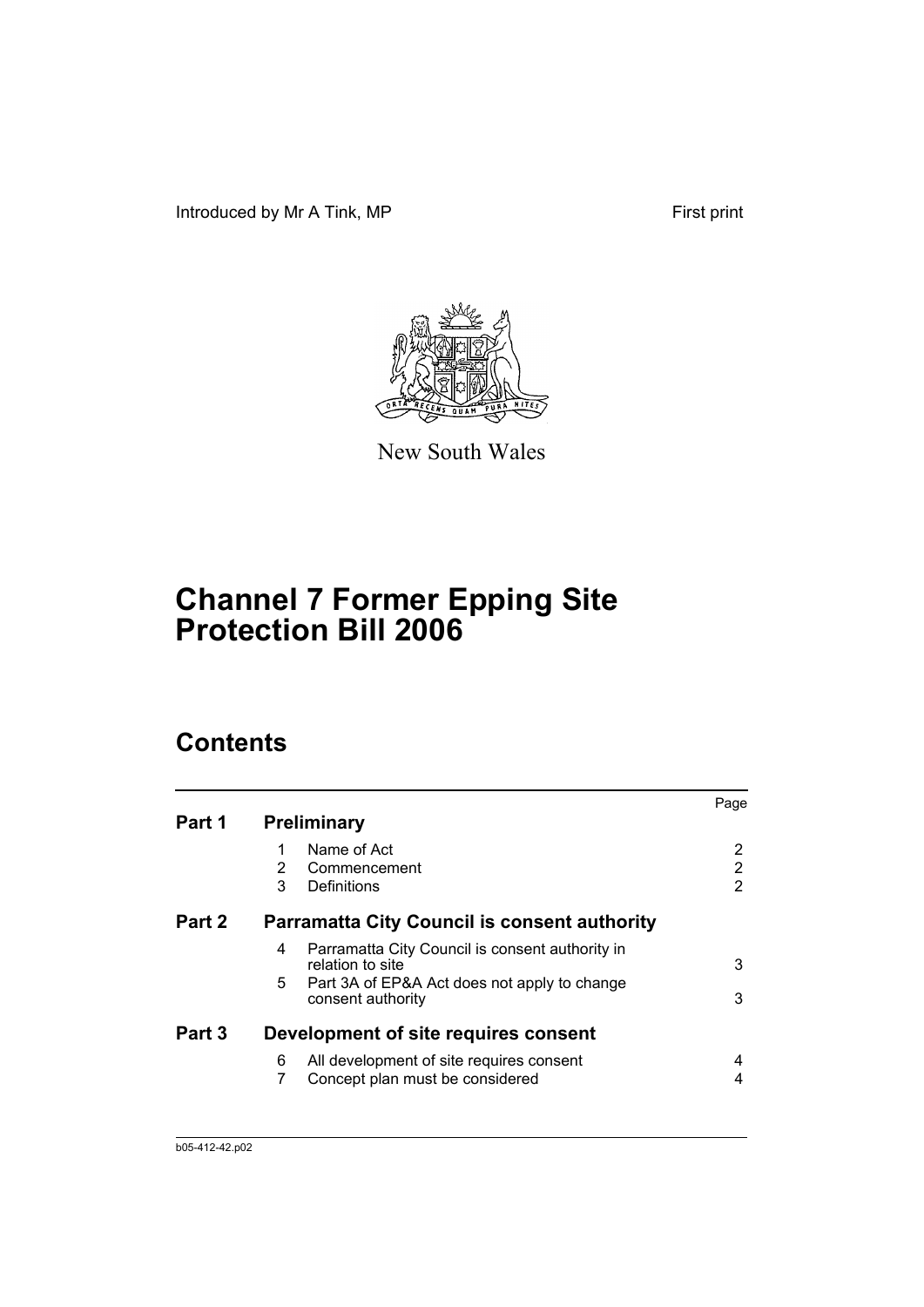Channel 7 Former Epping Site Protection Bill 2006

Contents

|                |                                                                                                                      | Page                                                                                                                    |
|----------------|----------------------------------------------------------------------------------------------------------------------|-------------------------------------------------------------------------------------------------------------------------|
|                |                                                                                                                      |                                                                                                                         |
| 8              | Council must prepare and implement a concept<br>plan for site                                                        | 5                                                                                                                       |
| 9              | Consultation on concept plan                                                                                         | 5                                                                                                                       |
|                |                                                                                                                      |                                                                                                                         |
| 10<br>11<br>12 | Informing the community of development applications<br>Community consultation<br><b>Community Consultative Forum</b> | 6<br>6<br>6                                                                                                             |
|                |                                                                                                                      |                                                                                                                         |
| 13<br>14<br>15 | Application of Act<br>Regulations<br>Consequential amendment of State Environmental                                  |                                                                                                                         |
|                |                                                                                                                      | Concept plan for site<br><b>Community consultation</b><br><b>Miscellaneous</b><br>Planning Policy (Major Projects) 2005 |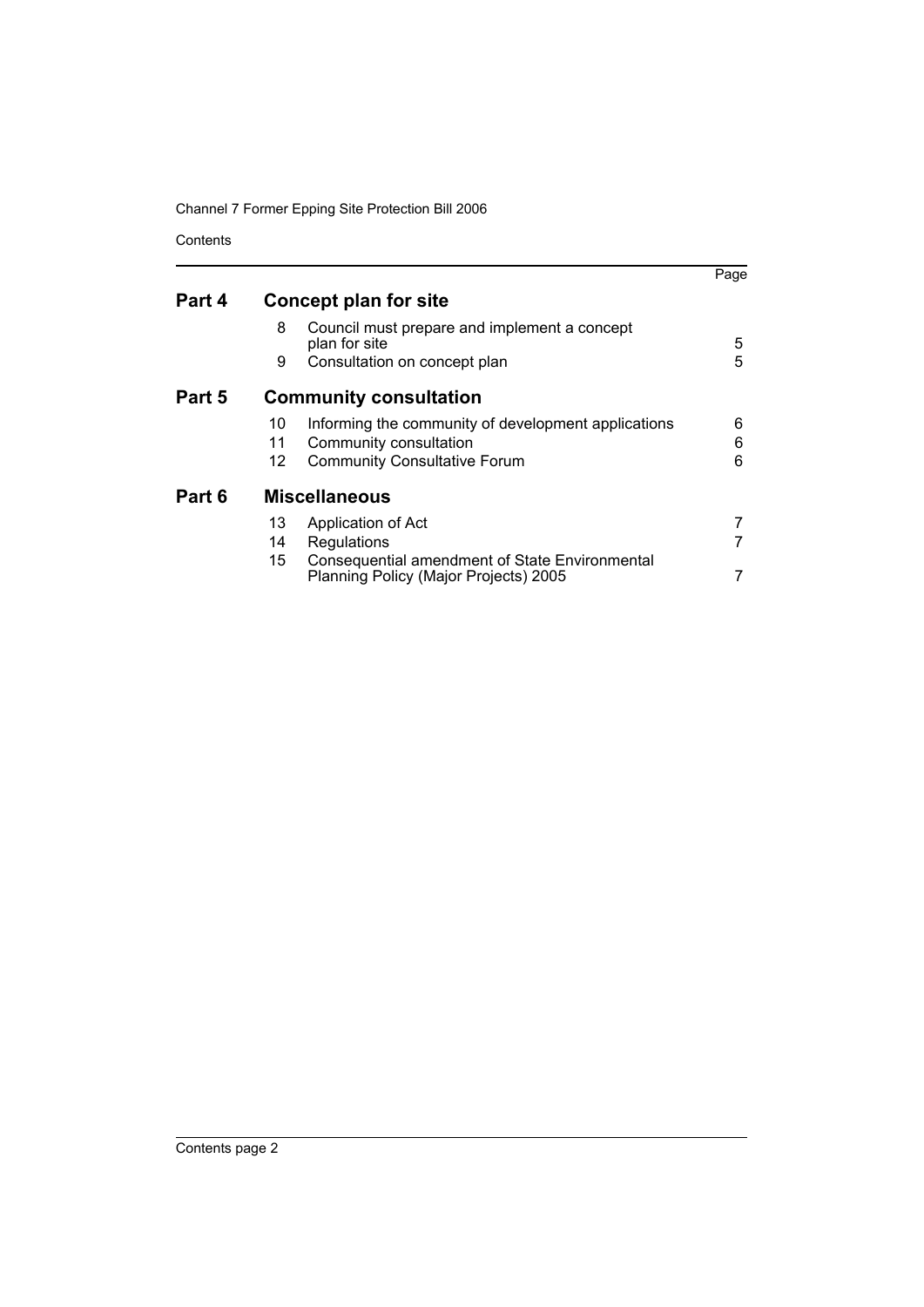

New South Wales

# **Channel 7 Former Epping Site Protection Bill 2006**

No , 2006

### **A Bill for**

An Act to make Parramatta City Council the consent authority for any development on the site at Epping known as the former Channel 7 site, to prohibit excessive development on the site; and for other purposes.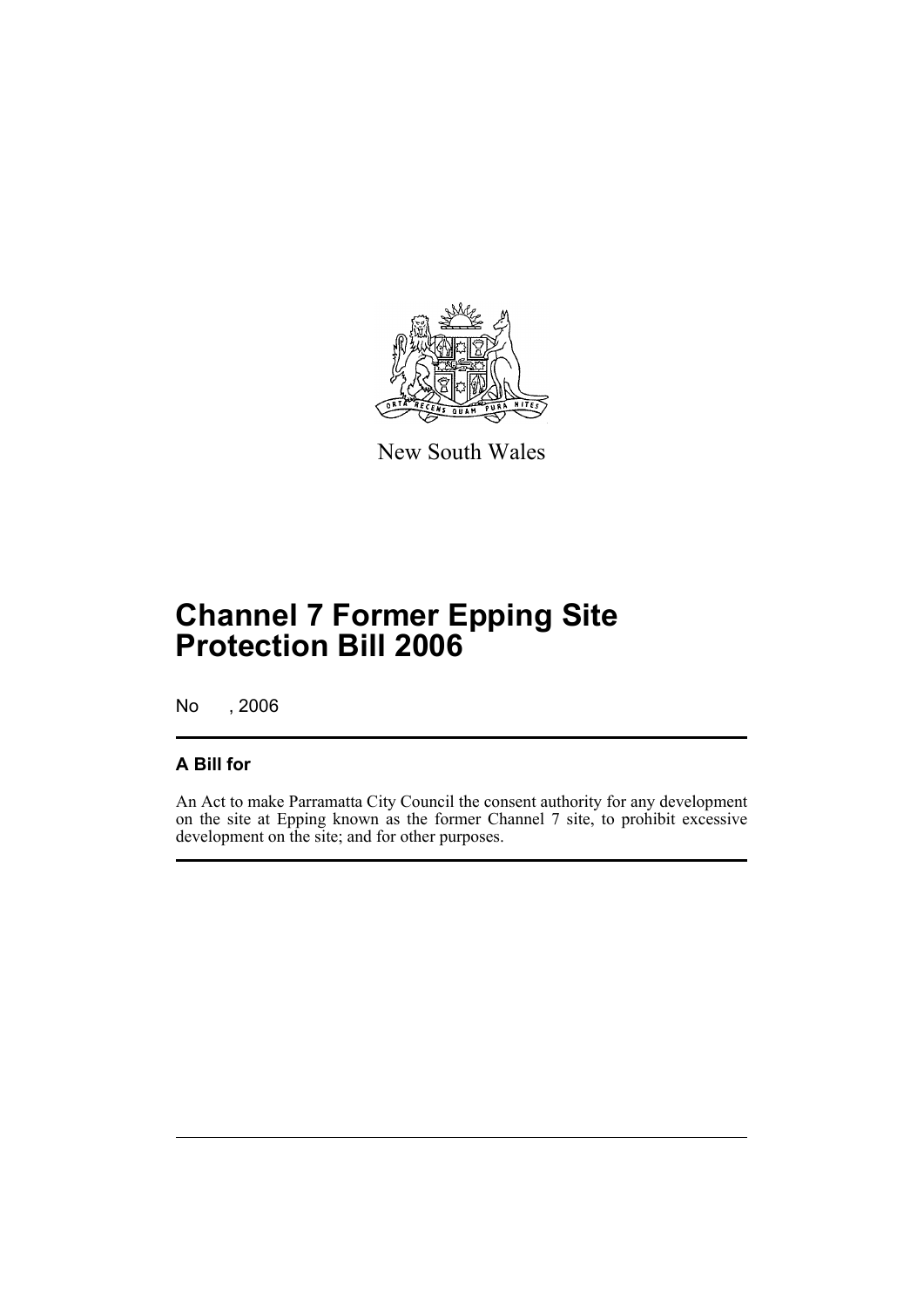Part 1 Preliminary

<span id="page-7-3"></span><span id="page-7-2"></span><span id="page-7-1"></span><span id="page-7-0"></span>

| The Legislature of New South Wales enacts: |                    |                                                                                                                                                                                                                                         | 1                    |
|--------------------------------------------|--------------------|-----------------------------------------------------------------------------------------------------------------------------------------------------------------------------------------------------------------------------------------|----------------------|
| Part 1                                     |                    | <b>Preliminary</b>                                                                                                                                                                                                                      | 2                    |
| 1                                          |                    | Name of Act                                                                                                                                                                                                                             | 3                    |
|                                            |                    | This Act is the Channel 7 Former Epping Site Protection Act 2006.                                                                                                                                                                       | 4                    |
| $\mathbf{2}$                               |                    | Commencement                                                                                                                                                                                                                            | 5                    |
|                                            |                    | This Act commences on the date of assent.                                                                                                                                                                                               | 6                    |
| 3                                          | <b>Definitions</b> |                                                                                                                                                                                                                                         | 7                    |
|                                            | (1)                | In this Act:                                                                                                                                                                                                                            | 8                    |
|                                            |                    | <b>Community Consultative Forum</b> means the Community Consultative<br>Forum established under section 12.                                                                                                                             | 9<br>10              |
|                                            |                    | <i>the Council</i> means Parramatta City Council and includes any successor<br>of Parramatta City Council.                                                                                                                              | 11<br>12             |
|                                            |                    | <i>the site</i> means the former Channel 7 site at Epping being Lots 1 and 2,                                                                                                                                                           | 13                   |
|                                            |                    | DP 732070, Lot 2, DP 582172, Lots 1 and 2, DP 570891 and Lot 4,<br>DP 219907, known as 61 Mobbs Lane, Epping.                                                                                                                           | 14<br>15             |
|                                            | (2)                | Words and expressions that are used in this Act and that are defined in<br>the <i>Environmental Planning and Assessment Act 1979</i> or the<br>regulations under that Act have the same meaning as in that Act or those<br>regulations. | 16<br>17<br>18<br>19 |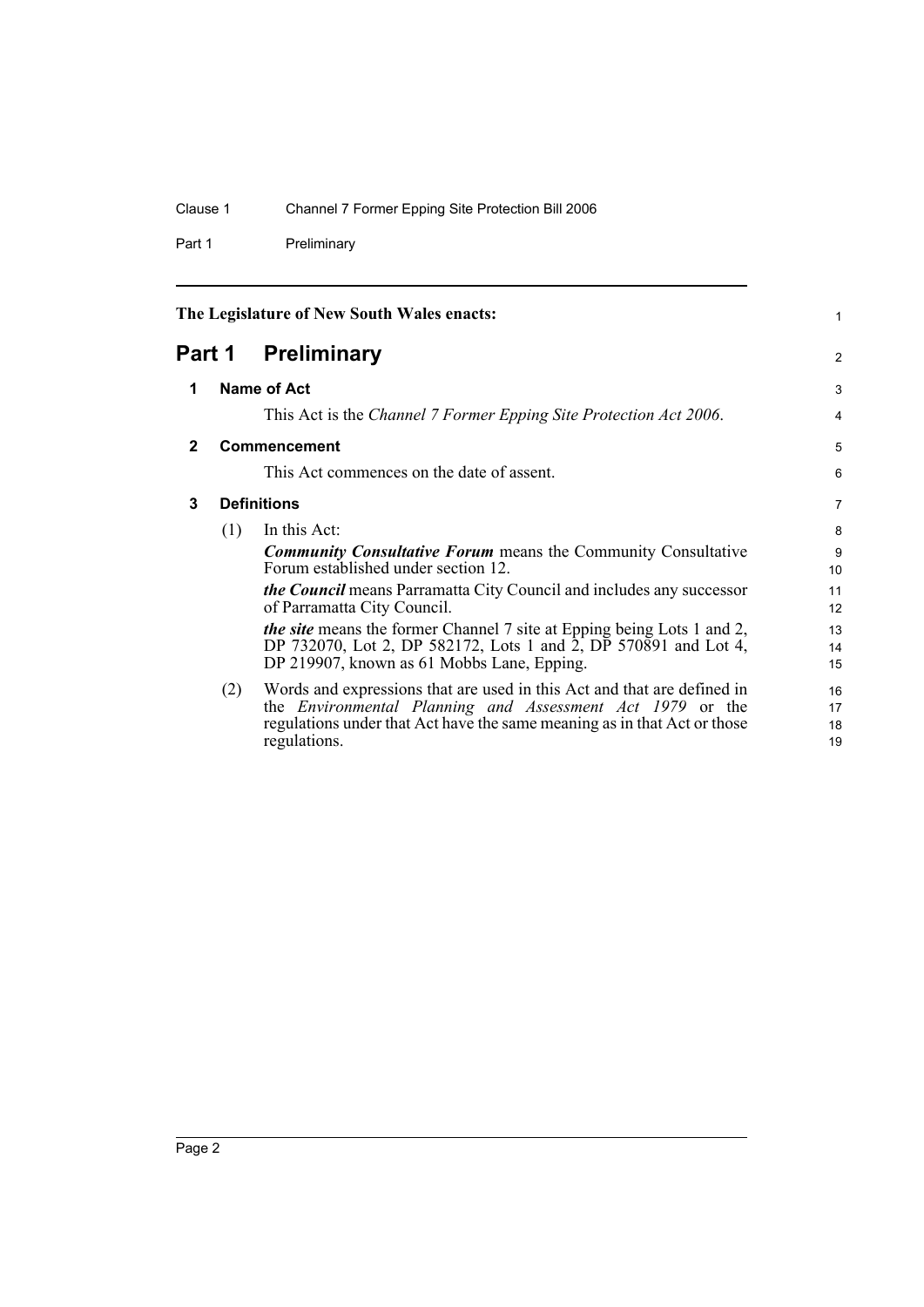| Channel 7 Former Epping Site Protection Bill 2006 | Clause 4 |
|---------------------------------------------------|----------|
| Parramatta City Council is consent authority      | Part 2   |

<span id="page-8-2"></span><span id="page-8-1"></span><span id="page-8-0"></span>

|   | <b>Part 2</b> | <b>Parramatta City Council is consent authority</b>                                                                                                                                                                                                                                                                                                                                                                                                                                       | $\mathbf{1}$                                |
|---|---------------|-------------------------------------------------------------------------------------------------------------------------------------------------------------------------------------------------------------------------------------------------------------------------------------------------------------------------------------------------------------------------------------------------------------------------------------------------------------------------------------------|---------------------------------------------|
| 4 |               | Parramatta City Council is consent authority in relation to site                                                                                                                                                                                                                                                                                                                                                                                                                          | $\overline{2}$                              |
|   |               | The Council is the consent authority in relation to the carrying out of<br>any development on the site.                                                                                                                                                                                                                                                                                                                                                                                   | $\ensuremath{\mathsf{3}}$<br>$\overline{4}$ |
| 5 |               | Part 3A of EP&A Act does not apply to change consent authority                                                                                                                                                                                                                                                                                                                                                                                                                            | 5                                           |
|   | (1)           | After this Act commences, a declaration must not be made under<br>section 75B of the <i>Environmental Planning and Assessment Act 1979</i> :                                                                                                                                                                                                                                                                                                                                              | 6<br>$\overline{7}$                         |
|   |               | that the carrying out of development on the site is a project to<br>(a)<br>which Part 3A of that Act applies, or                                                                                                                                                                                                                                                                                                                                                                          | $\bf8$<br>9                                 |
|   |               | that has the effect of making the carrying out of development on<br>(b)<br>the site a project or part of a project to which Part 3A of that Act<br>applies.                                                                                                                                                                                                                                                                                                                               | 10<br>11<br>12                              |
|   | (2)           | Any such declaration has no effect to the extent to which it applies to<br>the site.                                                                                                                                                                                                                                                                                                                                                                                                      | 13<br>14                                    |
|   | (3)           | Any declaration under section 75B of the <i>Environmental Planning and</i><br><i>Assessment Act 1979</i> that the carrying out of development on the site is<br>a project to which Part 3A of that Act applies, or that has the effect of<br>making the carrying out of development on the site a project or part of<br>a project to which Part 3A of that Act applies, that was made before the<br>commencement of this Act is revoked to the extent to which it applies<br>to the site. | 15<br>16<br>17<br>18<br>19<br>20<br>21      |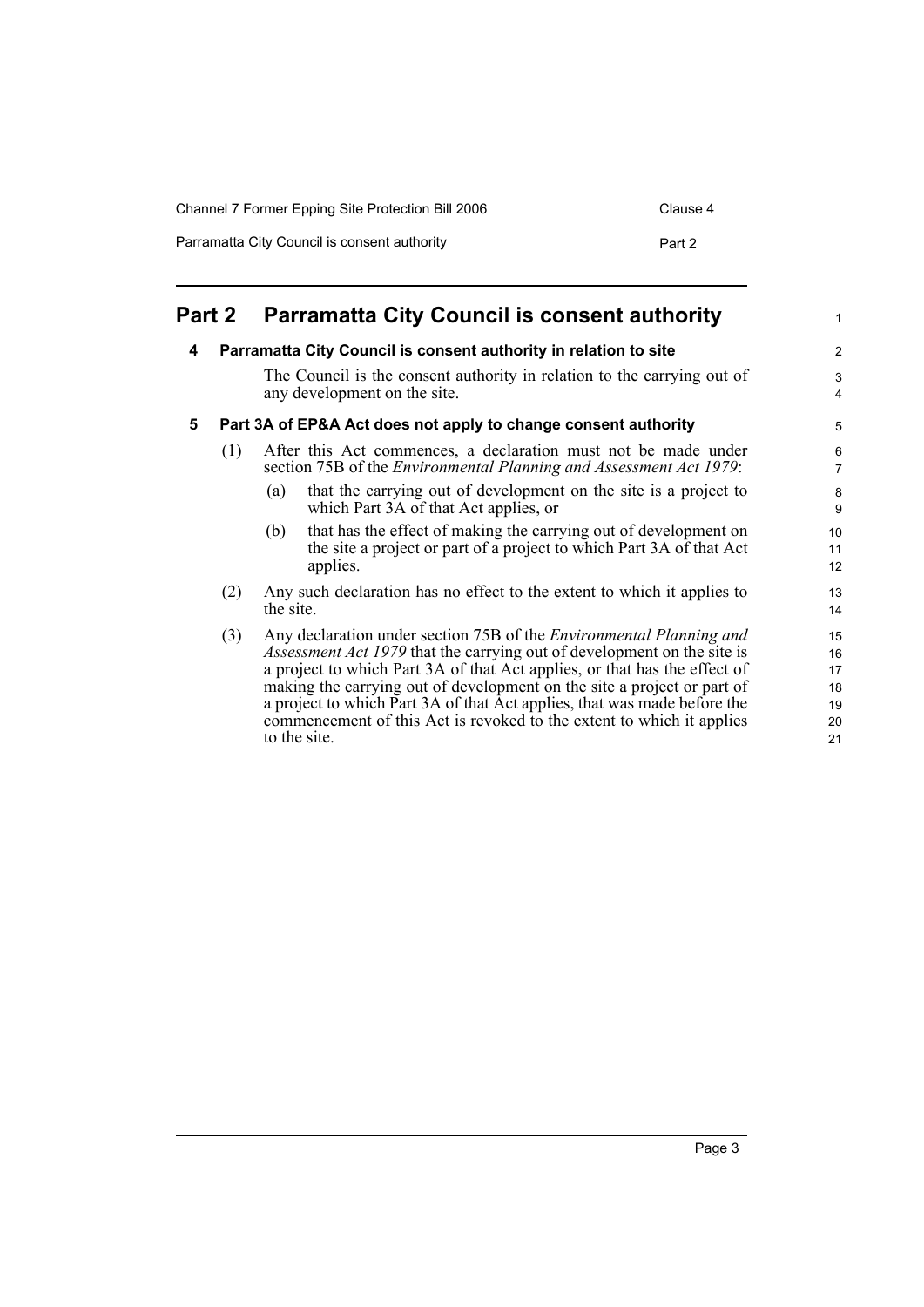Part 3 Development of site requires consent

### <span id="page-9-1"></span><span id="page-9-0"></span>**Part 3 Development of site requires consent**

#### **6 All development of site requires consent**

(1) Development cannot be carried out on the site except with development consent under Part 4 of the *Environmental Planning and Assessment Act 1979*.

1

(2) This section does not apply to any exempt development within the meaning of any environmental planning instrument that applies to the site.

#### <span id="page-9-2"></span>**7 Concept plan must be considered**

The Council must not consent to the carrying out of development on the site unless it has taken into consideration the concept plan prepared under Part 4.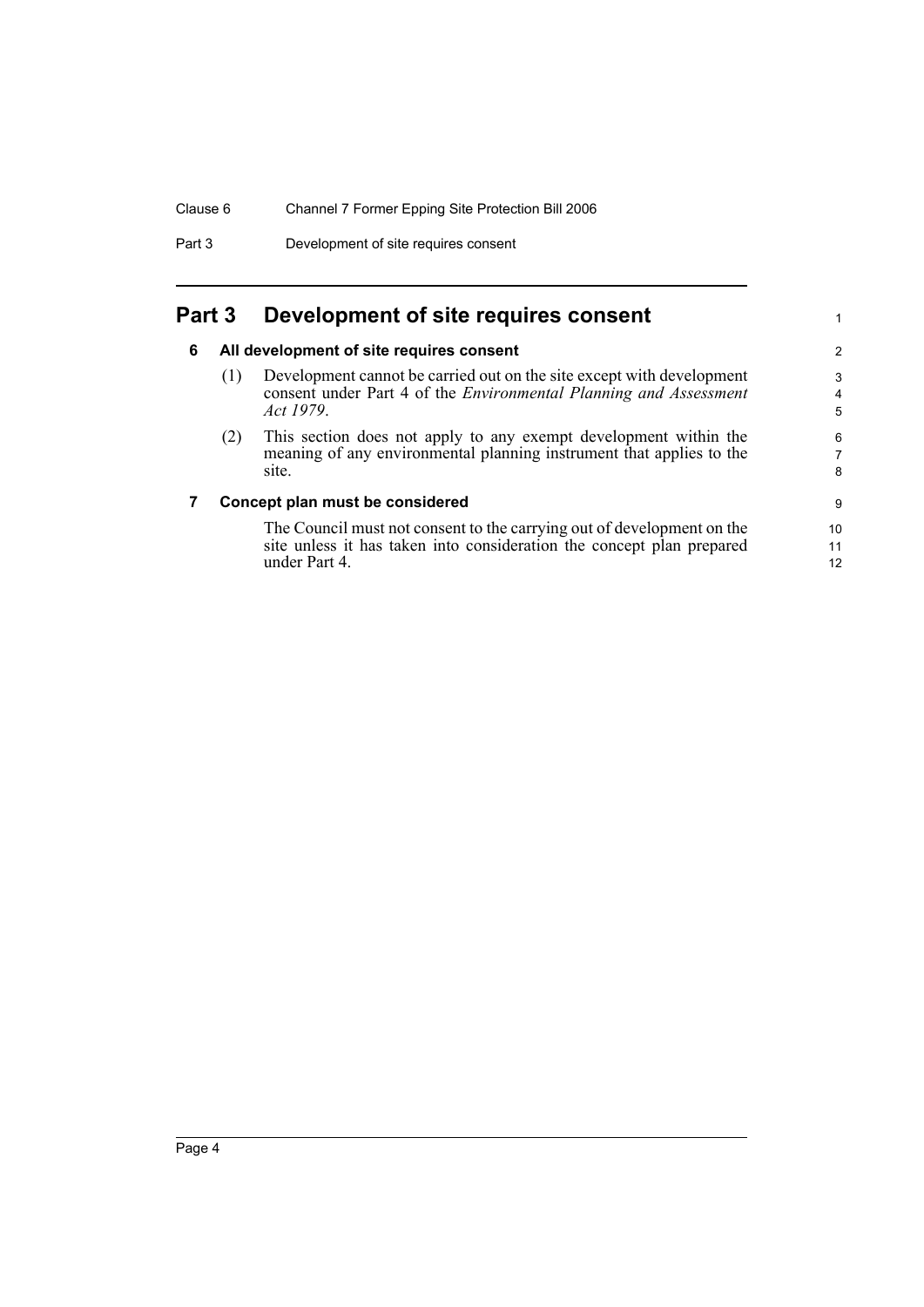| Channel 7 Former Epping Site Protection Bill 2006 | Clause 8 |
|---------------------------------------------------|----------|
| Concept plan for site                             | Part 4   |
|                                                   |          |

<span id="page-10-2"></span><span id="page-10-1"></span><span id="page-10-0"></span>

|   | Part 4 Concept plan for site                                                                                    |
|---|-----------------------------------------------------------------------------------------------------------------|
| 8 | Council must prepare and implement a concept plan for site                                                      |
|   | The Council must prepare and implement a concept plan for the site.                                             |
| 9 | <b>Consultation on concept plan</b>                                                                             |
|   | In preparing a concept plan under this Part, the Council must consult<br>with the Community Consultative Forum. |

1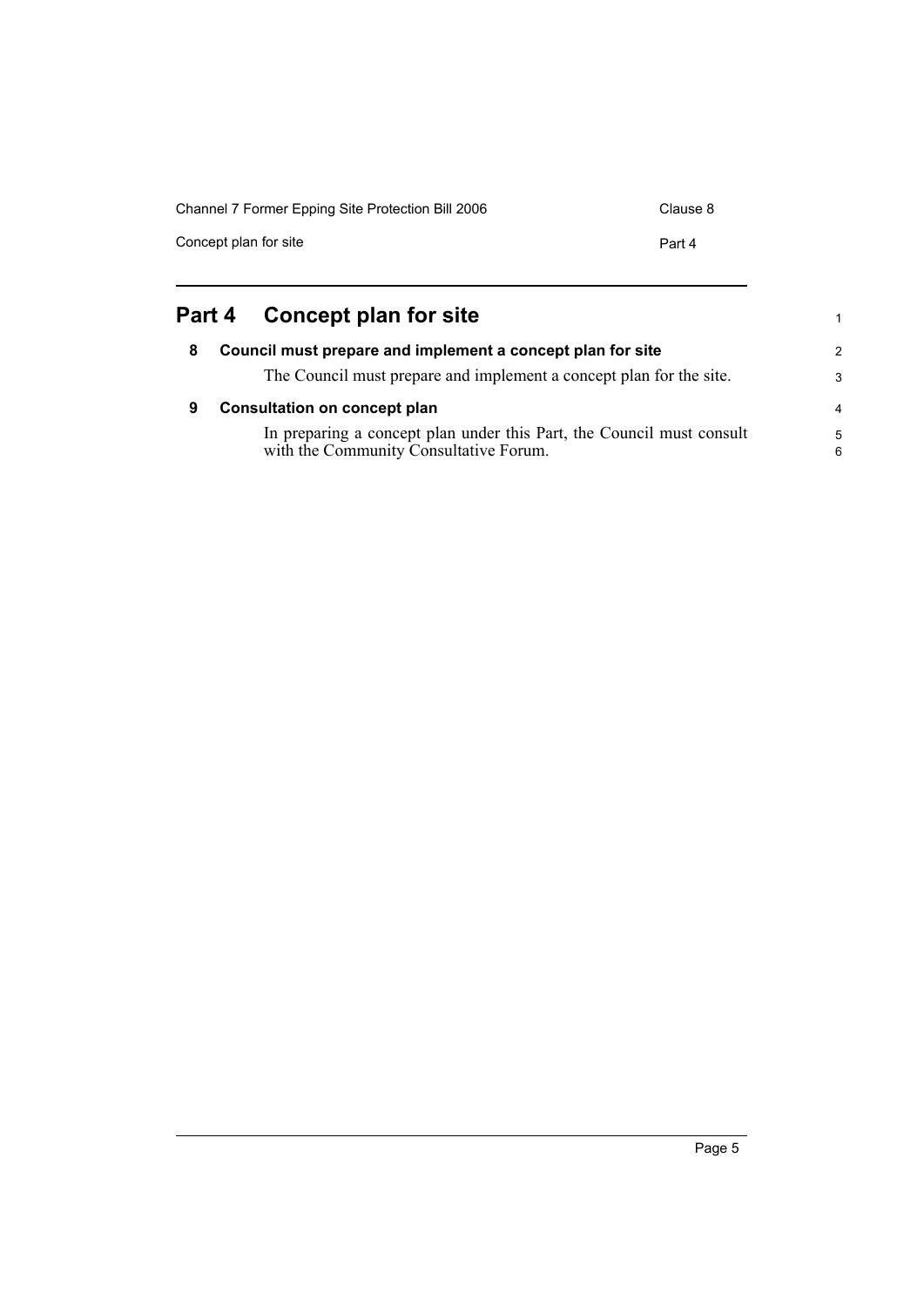Part 5 Community consultation

# <span id="page-11-0"></span>**Part 5 Community consultation**

<span id="page-11-3"></span><span id="page-11-2"></span><span id="page-11-1"></span>

| 10 |     | Informing the community of development applications                                                                                                                                       | $\boldsymbol{2}$         |
|----|-----|-------------------------------------------------------------------------------------------------------------------------------------------------------------------------------------------|--------------------------|
|    | (1) | The Council must not consent to the carrying out of development on the<br>site unless it is satisfied that the local community has been properly<br>informed on the proposed development. | 3<br>$\overline{4}$<br>5 |
|    | (2) | In particular, the Council must not consent to an application for<br>development consent unless:                                                                                          | 6<br>$\overline{7}$      |
|    |     | the development application has been publicly notified in the<br>(a)<br>manner required for advertised development under the<br>Environmental Planning and Assessment Act 1979, and       | 8<br>9<br>10             |
|    |     | the Council has taken into account any objections received as part<br>(b)<br>of that notification procedure.                                                                              | 11<br>12                 |
| 11 |     | <b>Community consultation</b>                                                                                                                                                             | 13                       |
|    |     | It is the duty of the Council to establish an effective procedure for<br>community consultation concerning the development of a concept plan<br>for the site under Part 4.                | 14<br>15<br>16           |
| 12 |     | <b>Community Consultative Forum</b>                                                                                                                                                       | 17                       |
|    | (1) | The procedure for community consultation is to include the<br>establishment of a Community Consultative Forum.                                                                            | 18<br>19                 |
|    | (2) | The Community Consultative Forum is to consist of 6 residents of the<br>City of Parramatta appointed by the Lord Mayor of the Council.                                                    | 20<br>21                 |
|    | (3) | The membership and procedure of the Community Consultative Forum<br>is (subject to this section) to be as provided by the regulations.                                                    | 22<br>23                 |
|    | (4) | The regulations may make provision for or with respect to the<br>appointment of members, their term of office and removal and the<br>filling of vacancies.                                | 24<br>25<br>26           |
|    | (5) | The Community Consultative Forum is to meet at least once in each<br>quarter starting on 1 January, 1 April, 1 July and 1 October.                                                        | 27<br>28                 |

1